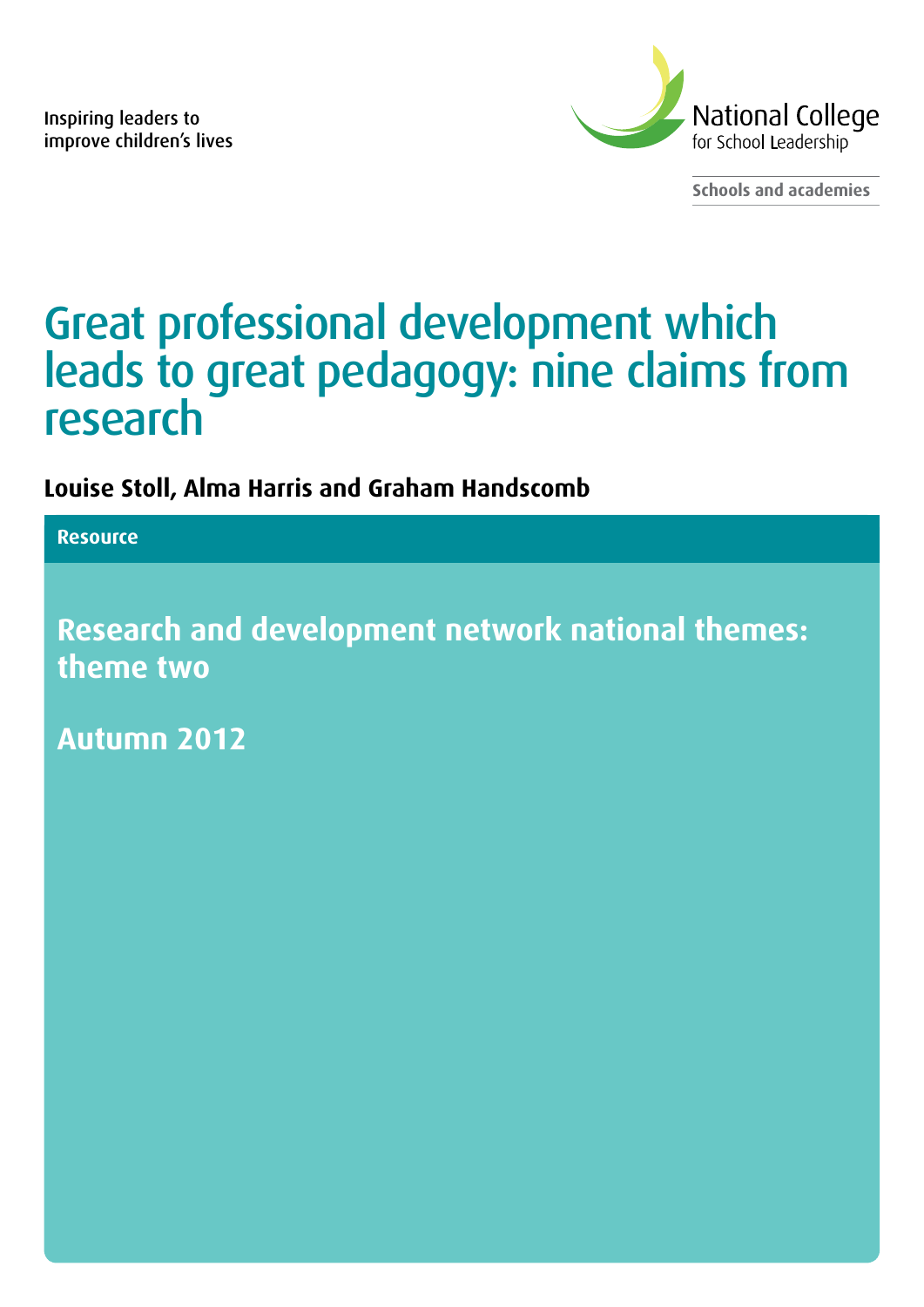## Great professional development which leads to great pedagogy: nine claims from research

It seems obvious to state that great professional development is fundamental to great pedagogy, but what are the characteristics of great professional development? A recent international review concludes that teachers must become 'active agents of their own professional growth' (Schleicher, 2012:73). What is needed for this to become a reality? Teaching schools demonstrate excellence in and commitment to professional development. With alliance partners, they have a mission to develop and enhance this across their schools. Working together, teaching school alliances have great potential to secure improvement gains across the system, through clusters of institutions sharing resources, to meet a range of staff needs, distributing innovation and transferring professional knowledge (Hargreaves, 2011). How can research on professional development help with this endeavour and support all schools' and school partnerships' improvement efforts? This research review offers nine claims about great professional development that leads to great pedagogy.

#### What's in a word?

Looking at the question 'What makes great professional development which leads to consistently great pedagogy?' the word 'great' needs explanation. For professional development, the word 'great' indicates that powerful learning experiences must have an impact. The following definition of professional development by Sara Bubb and Peter Earley strongly reinforces the importance of making a difference to pupil outcomes by improving pedagogy and teachers' learning:

an ongoing process encompassing all formal and informal learning experiences that enable all staff in schools, individually and with others, to think about what they are doing, enhance their knowledge and skills and improve ways of working so that pupil learning and wellbeing are enhanced as a result... creating opportunities for adult learning, ultimately for the purpose of enhancing the quality of education in the classroom.

Bubb & Earley, 2007:4

These authors and others (Opfer & Pedder, 2011; Timperley et al, 2008; Garet et al, 2001) emphasise that great professional learning and development consistently makes a difference to the learning of both pupils and teachers:

#### Effective continuing professional development is likely to consist of that which first and foremost enhances pupil outcomes, but which also helps to bring about changes in practice and improves teaching.

Bubb & Earley, 2007:4

Our review broadly takes this line. It's important to note that while there should be strong links between professional development experiences and pupil outcomes, the research doesn't always track exactly how professional development improved pedagogy or what it was about the changed pedagogy that resulted in positive pupil outcomes. This provides teaching school alliances, and any other schools or school partnerships, with exciting opportunities to think about evaluating impact in planning projects.

The word 'consistently' also needs some explanation. This means that pedagogy consistently focuses on those aspects that make a difference, and that pedagogy has to be great all the time, across the school (addressing in-school variation) and, in the case of alliances, across alliance schools. That's the big challenge.

For our purposes, effective professional development is the process of professional learning which results in great pedagogy within and across schools. This process, which includes putting in place supporting conditions for professional learning, leads to improved pupil learning, achievement and wellbeing.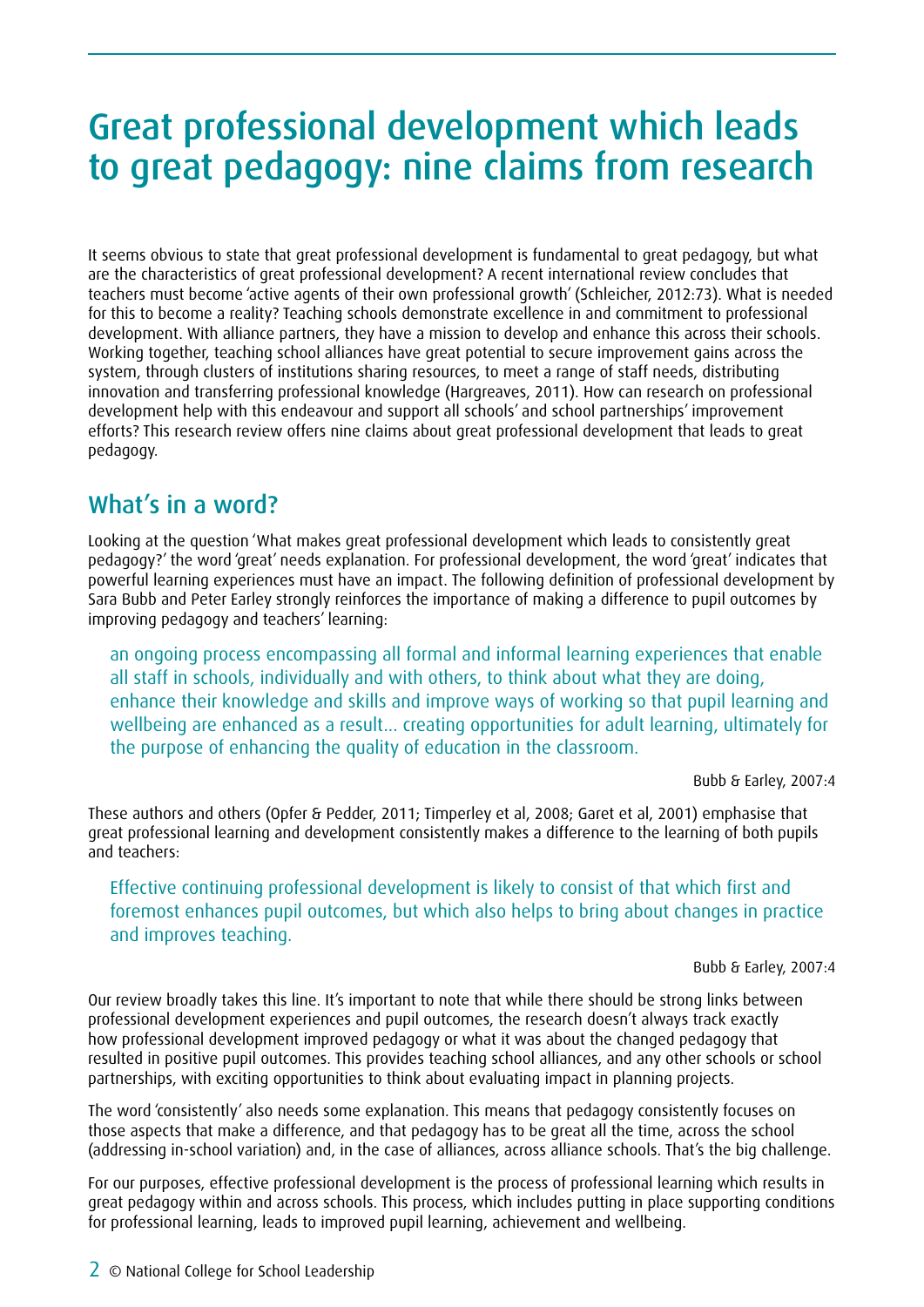The need to consider both great and consistently effective professional learning is at the core of this literature review which is an indicative summary of what is known and can be claimed, based on the evidence, rather than a comprehensive research review. We have largely identified research or syntheses of research to provide evidence of the impact of professional learning and development on pupil and teacher learning, and which in turn directly support school improvement.

At times, we use the term 'professional learning' synonymously with 'professional development' as, increasingly, teachers and other professionals are interested in their learning and it has been argued that professional learning better reflects the kinds of experiences that are effective (Timperley et al, 2008). As Lois Brown Easton argues:

It is clearer today than ever that educators need to learn, and that's why 'professional learning' has replaced 'professional development'. Developing is not enough. Educators must be knowledgeable and wise. They must know enough in order to change. They must change in order to get different results. They must become learners.

Easton, 2008:756

John Hattie, based on his synthesis of more than 800 meta-analyses of factors and interventions related to pupil achievement, also concludes that:

The more the student becomes the teacher and the more the teacher becomes the learner, then the more successful are the outcomes.

Hattie, 2009:25

Our review of the literature, based on these considerations, has led to nine claims from the research. Although these are articulated separately, in reality they are frequently connected.

- 1. Effective professional development starts with the end in mind.
- 2. Effective professional development challenges thinking as part of changing practice.
- 3. Effective professional development is based on the assessment of individual and school needs.
- 4. Effective professional development involves connecting work-based learning and external expertise.
- 5. Effective professional learning opportunities are varied, rich and sustainable.
- 6. Effective professional development uses action research and enquiry as key tools.
- 7. Effective professional development is strongly enhanced through collaborative learning and joint practice development.
- 8. Effective professional development is enhanced by creating professional learning communities within and between schools.
- 9. Effective professional development requires leadership to create the necessary conditions.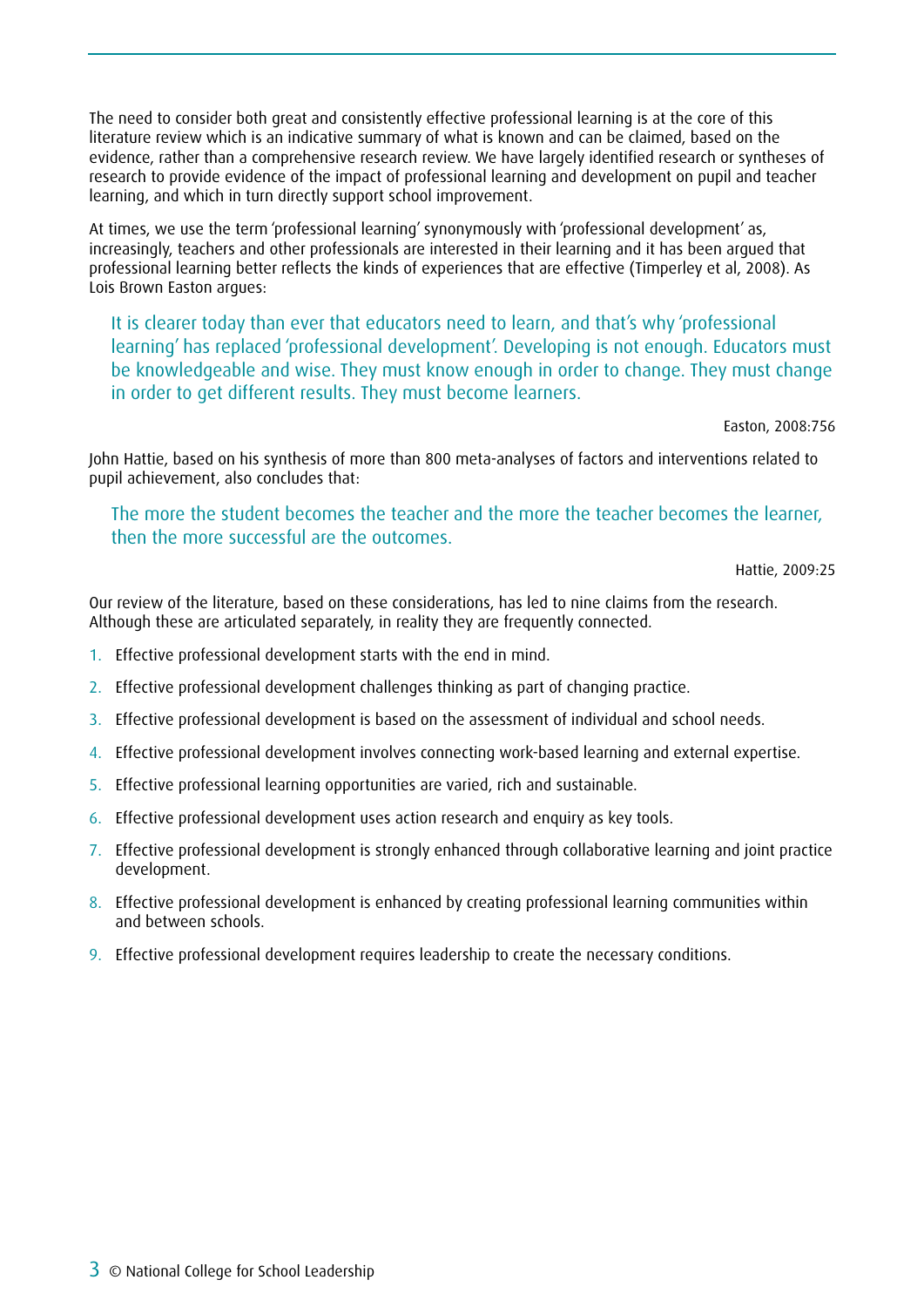## 1. Effective professional development starts with the end in mind

If professional development is to make a difference to pupils' learning outcomes, it has to start with an analysis of their needs. Pupils' learning needs should directly influence what teachers need to learn. Detailed analysis of pupil data that leads to the identification of potential areas for further development in teachers' knowledge, skills and understanding drives many examples of effective professional development (Harris & Jones, 2010; Ofsted, 2006; Butler et al, 2004; Fishman et al, 2003).

Evaluating impact has to be planned at the outset, and the data to support judgements of impact needs to be identified (Earley & Porritt, 2009; Guskey, 2000). Clear baseline evidence prior to the professional learning experience helps gauge accurately the impact of the intervention, innovation or learning opportunity and supports the evaluation of progress. Impact on staff is the difference in behaviours, attitudes, skills and practice that occurs as a result of the professional development. This difference is found in:

- **practice** for example changes in subject or process knowledge and classroom practice
- **personal capacity** including learning or improving skills, increased self-confidence, greater motivation, improved reflection on practice and greater ability to take part in or lead change initiatives
- **interpersonal capacity** for example working more effectively with colleagues, increased confidence about sharing great practice and greater ability to question alternative viewpoints (Earley & Porritt, 2009; Frost & Durrant, 2003)

Starting with the end in mind (Earl et al, 2006 based on Covey, 1989) involves tracking actions through to outcomes. Chris Argyris and Donald Schön (1978) introduced the idea of a theory of action, a set of logically connected statements that connect people's actions with their consequences for quality and performance. Theories of action describe the set of assumptions that explain the mini-steps that lead to the long-term goal and connections between activities and outcomes that occur at each step of the way. They provide storylines and maps of how change is intended to happen, which can be revised as intentions are checked against what happens in reality (City et al, 2010).

#### 2. Effective professional development challenges thinking as a fundamental part of changing practice

The result of professional learning is visible in changes in practice and also 'in one's thinking about the how and why of that practice' (Kelchtermans, 2004:220). Developing great pedagogy is more than doing something differently. It involves digging deep and understanding why one strategy is more effective than another at a particular time. Powerful professional learning challenges and interrupts assumptions (Timperley et al, 2008; Argyris & Schön, 1978), and encourages teachers to develop their own theory from their practice. Teachers are challenged by professional learning experiences that stretch them 'to do more than they think possible' (Barber, Whelan & Clark, 2010:20) and benefit from being aware of and understanding their own learning processes (ie, metalearning: see Watkins, 2000) exploring what motivates and influences their learning, what hinders it and what it feels like as they are learning. This helps them better understand pupil learning.

Skilled and informed exchange about teaching is critical to developing teaching expertise. Deep and enduring conversations stimulate reflection and inform action. In focused learning conversations, educators make meaning together, and jointly come up with new insights and knowledge that lead to intentional change to enhance their practice and pupils' learning. Exploring new ideas and evidence, participants bring different perspectives and challenge each other respectfully. They are open to being honest, and push themselves to reflect deeply in ways that challenge their thinking (Stoll, 2012; Earl & Timperley, 2008; Little & Horn, 2007). Coaching stimulates powerful conversations and provides a structured learning process focused on particular aspects of practice. Within a coaching culture that fosters trusting, respectful relationships, narrative and evaluative feedback challenges thinking and improves teachers' practice and student learning (Robertson, 2009).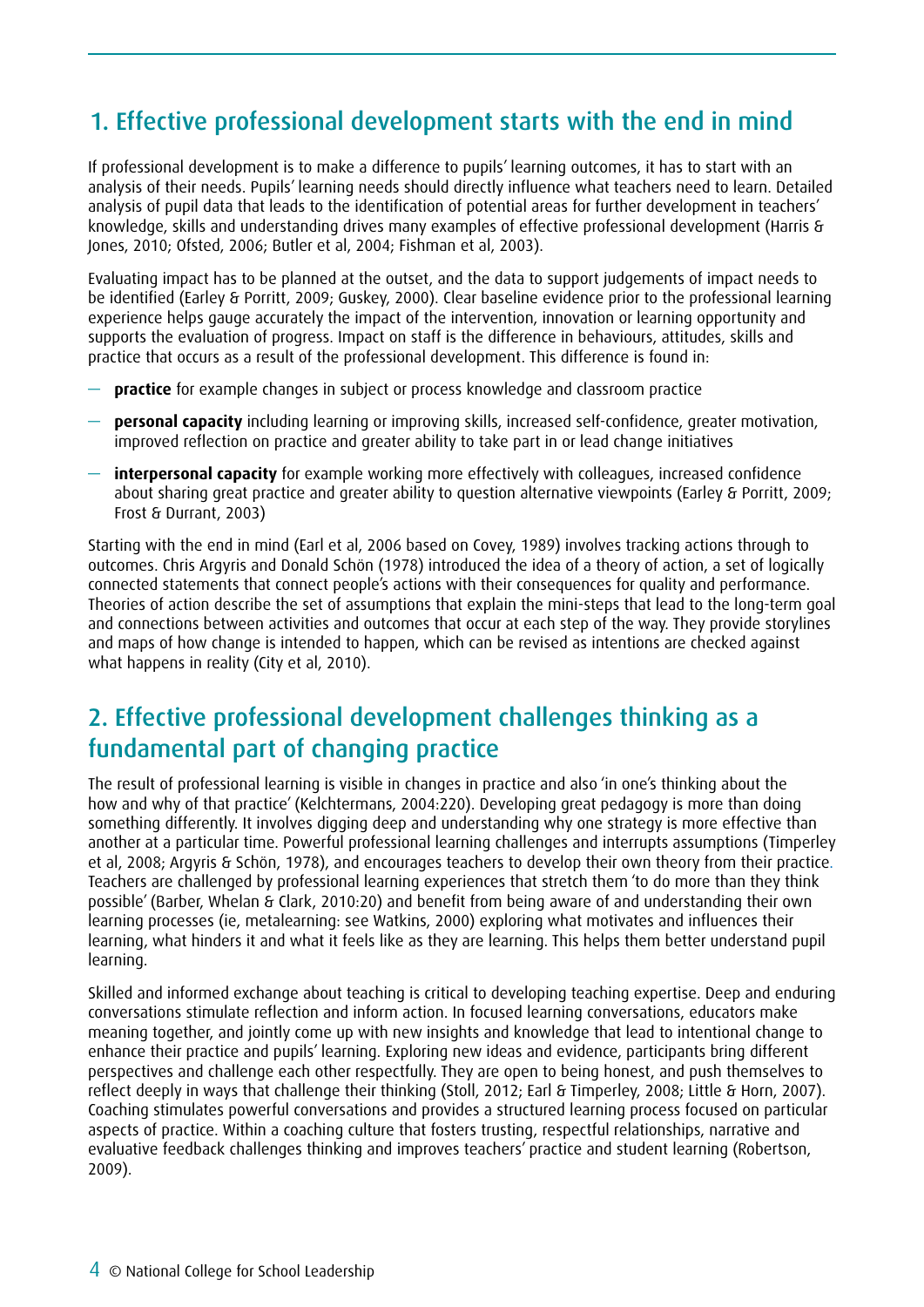#### 3. Effective professional development is based on the assessment of individual and school needs

Individual and collective professional learning needs both have an explicit focus in studies of effective professional development (Ofsted, 2006). Individual needs relate both to the content of professional development, and also to teachers' personal concerns. Personal drivers such as life history, personal circumstances and professional life phase can affect teachers' needs at any particular time (Day et al, 2007; Grundy & Robinson, 2004), as well as learning needs, performance management and professional standards. When professional development is effective, it allows for a range of starting points and differentiates appropriately between diverse professional learning requirements (Loucks-Horsley & Matsumoto, 1999). It involves teachers in shaping their learning agenda and influencing the means by which this will be taken forward. Such development needs must also be matched to the best sources of support (Ofsted, 2006). Understanding specific needs helps promote ownership of professional learning which is essential for positive impact (Timperley et al, 2008).

To create consistently great pedagogy and widespread impact, team needs also have to be considered (Bubb, Earley & Hempel-Jorgensen, 2009). Professional development tends to be more effective when it is an integral part of a larger school improvement effort, rather than isolated activities that have little to do with other school initiatives or changes (Darling-Hammond et al, 2009). This is best set within a culture of professional learning where there is no tension between the respective needs of the individual, team and institution. Rather, there is a learning environment in which individual development contributes to the whole, and collaborative experiences and opportunities help to empower and provide meaningful and strategic context to the work of the individual.

#### 4. Effective professional development involves connecting work-based learning and external expertise

The workplace is a critical site for experiential learning as a continuous process that is grounded in experience (Kolb, 1984) and which fosters development through work activities and tasks. The key point is learning from action in real situations, with concrete, hands-on experience and, often, the feedback of a mentor. Teachers value professional learning approaches that enable them to experiment with their classroom practice and adapt it in the light of reflection and feedback from pupils and colleagues (Opfer, Pedder & Lavicza, 2008).

Successful professional development alliances draw together three principles: collaboration between schools; collaboration across time; and collaboration with external partners (Husbands, 2011). The challenge brought by external partners is an important ingredient. Many agree that good professional learning involves learning in context, ie, classroom and school settings (Buck & Francis, 2011). High-quality professional development comprises a thoughtful mix of school-based and facilitated development experiences with key contributions from external expertise (Timperley et al, 2008; Cordingley et al, 2007). Although school focused, school based and school led, it also needs to draw in and use external expertise where appropriate. External expertise may be offered in person, but it can also come through reading and online learning that helps teachers to connect theory and practice. External expertise provides the kind of critical friendship that offers challenge and support and stimulates new thinking. The provision of such external expertise and critique is also an important factor in helping schools and practitioners become research engaged, particularly in providing support on research techniques of analysis, evaluation and reporting (Sharp et al, 2005; GTC, CUREE & LSIS, 2011).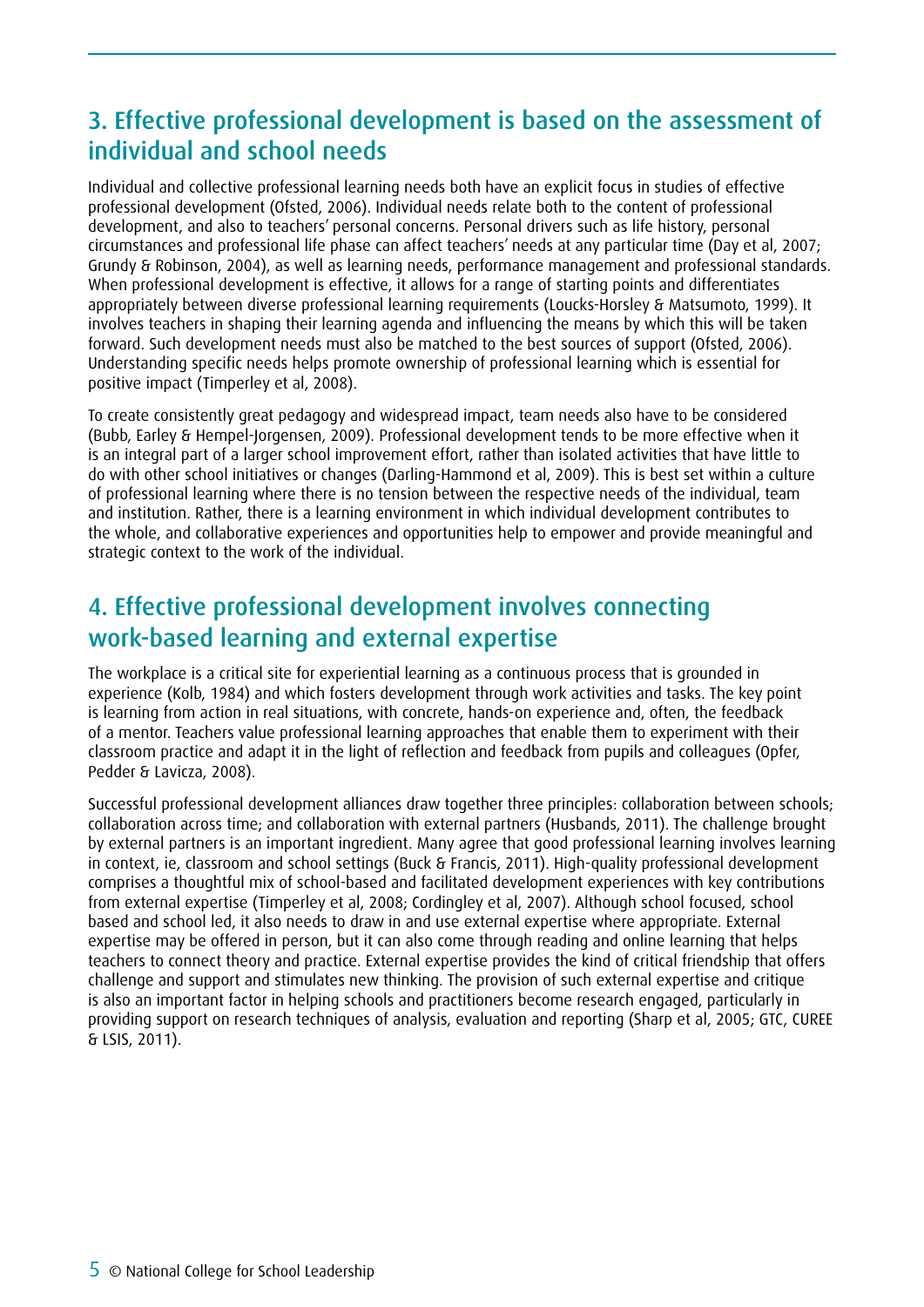#### 5. Effective professional learning opportunities are varied, rich and sustainable

Effective professional learning recognises, endorses and actively models the best ways that adults learn. What learners already know influences their learning, and they acquire new knowledge by constructing it. Constructing knowledge is experiential – it is a process of change that includes addition, creation, modification, refinement, restructuring and rejection (Brandsford et al, 1999). Teachers need many opportunities to learn through a range of activities, which can be tailored to particular preferences, needs and contexts. Learning happens through diverse experiences. Not surprisingly, researchers conclude that time needs to be well spent (Bubb & Earley, 2010; Wei et al, 2010; Bubb, Earley & Hempel-Jorgensen, 2009) and this means the kind of professional learning experiences outlined in this review. Teachers around the world say they need more professional learning focused on teaching and learning and subject disciplines (Schleicher, 2011). Strong effects of professional development on practice are also found where it's focused on how to teach specific kinds of content to learners, how to use specific pedagogical skills, and on analysis of pupil learning, including their conceptual understanding and skills (Desimone, 2009; Cohen & Hill, 2001).

The quality of teachers' professional development is related to sustained opportunities to apply learning gained to their practice over an extended period of time. It's not about oneoff, brief or sporadic experiences, but rather about learning that is sustained, intensive and in-depth. In a 2008 state-of-the-nation research project on schools and continuing professional development, teachers reported that professional development that was sustained and intensive had a greater effect on changing their practice (Opfer et al, 2008). Even when teachers share experiences of professional development, activities need to be sustained, continuous or embedded over time to have impact beyond individuals. If activities lack a coherent focus, there is little sustained impact on practice (Bubb & Earley, 2009).

### 6. Effective professional development uses action research and enquiry as key tools

Engaging with and using research helps to improve practice (GTC, CUREE & LSIS, 2011; Sharp & Handscomb, 2007; Hemsley-Brown & Sharp, 2003). Action research has a long history in England and many advocates, with more recent encouragement for and examples of whole-school research engagement (Sharp et al, 2005; Handscomb & MacBeath, 2003). Research engagement across a school involves staff undertaking individual and joint research activity to investigate key issues in teaching and learning, accessing research findings from external sources and taking these into account in their work. Using enquiry for professional development involves turning data and experience into knowledge, using evidence for decision-making, participating in others' research and promoting communities of enquiry (Wilkins, 2011; Sharp et al, 2006).

A best-evidence synthesis on professional learning and development identified how cycles of enquiry and knowledge-building can improve pupils' engagement, learning and wellbeing (Timperley et al, 2008). Helen Timperley (2011:10) argues: 'When teachers have a deep understanding of the profiles of their students, they then move to inquire about what knowledge and skills they need if they are to be more effective in addressing the needs of individuals and groups of students'. Developing structured, collaborative partnerships between schools and with researchers helps increase teachers' involvement in and use of research (Rickinson, Sebba & Edwards, 2011). Commitment to research engagement is an important feature of professional learning because it fosters a proper regard for evidence which can be used to change practice and improve pupil outcomes. It also establishes research communities within and beyond the school that sustain professional learning over time.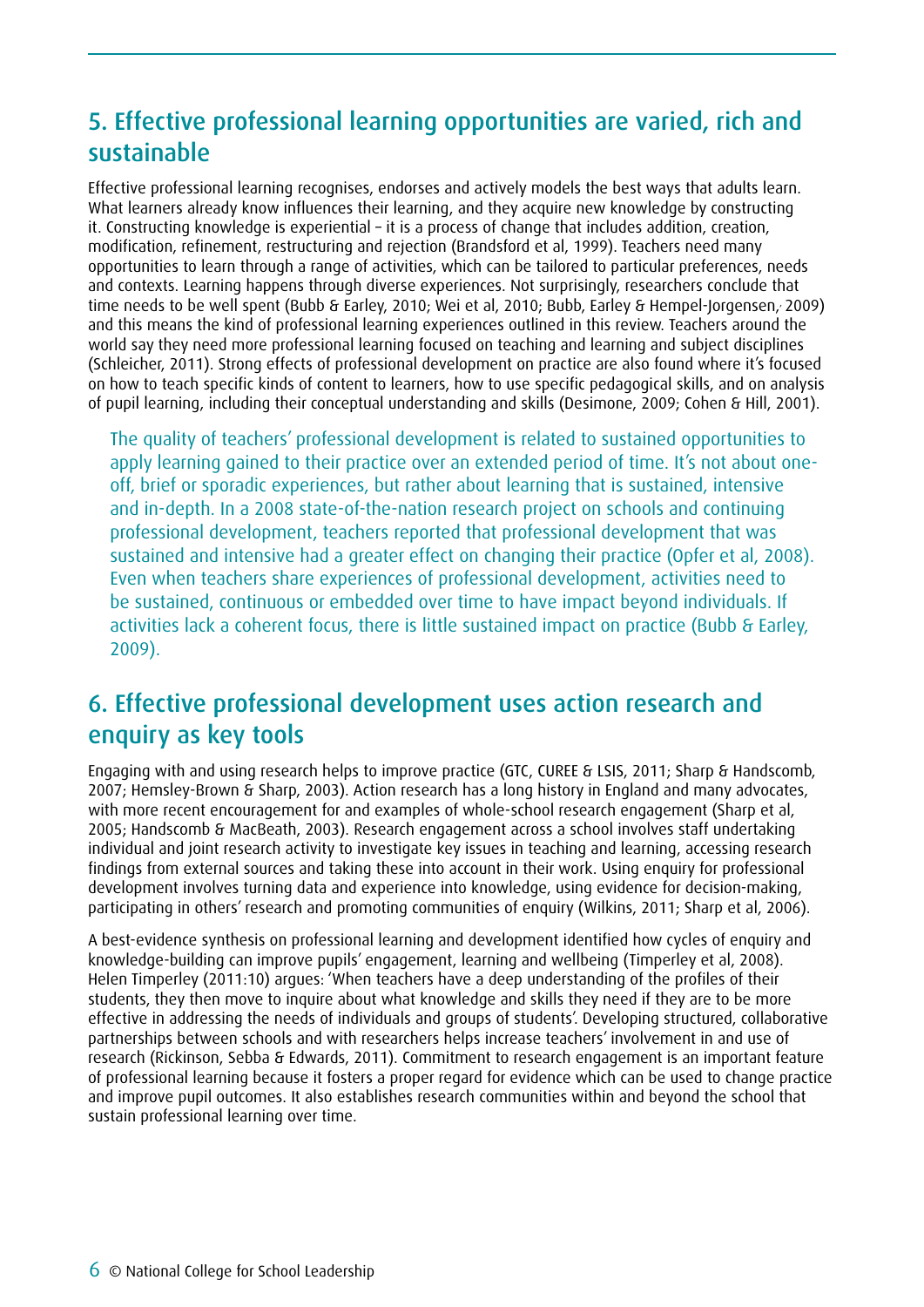### 7. Effective professional development is strongly enhanced through collaborative learning and joint practice development

Learning effectively with and from other professionals is reinforced in the literature as a powerful component of effective professional learning. Purposeful collaboration between peers is also a feature of how the world's greatest school systems improved from already being great to becoming excellent (Mourshed, Chijioki & Barber, 2010). Teachers value learning with other teachers (Day et al, 2007), and many teachers involved in focused collaborative professional development subsequently change or substantially develop aspects of their teaching which improves their pupils' learning. Other outcomes for teachers found in syntheses of studies on collaborative professional development are greater self-confidence and belief in their ability to make a difference to pupils' learning, more enthusiasm for collaborative working and being observed and receiving feedback, and greater commitment to changing their practice and trying new strategies (Cordingley et al, 2003). When compared with the impact of collaborative professional development, studies of individually oriented professional development offer only weak evidence of its capacity to influence teacher or pupil change (Cordingley et al, 2005). No one form of collaborative learning outshines others in all studies, but focused peer observation with feedback features in a number (Cordingley et al, 2005). Powerful modes of collaborative learning include lesson study, learning walks, instructional rounds, and coaching and mentoring.

Teachers working in partnership with teachers from other schools have increased opportunities for learning with and from each other. In many ways, this joint practice development, as Michael Fielding and his colleagues called it (Fielding et al, 2005), is another term for collaborative learning. At its heart this involves mutual engagement where colleagues open up, share and co-construct ways of developing practice. Notably, collaborative learning is most likely to be effective where attention is paid to developing trust, building on existing relationships and networks, recognising respective roles and contributions, ensuring knowledge meets local needs and addressing competing priorities (Sebba, Kent & Tregenza, 2012). Learning about networks and how to network both involve understanding these ideas and learning to participate (McCormick et al, 2007).

#### 8. Effective professional development is enhanced by creating professional learning communities within and between schools

Successful professional learning and development is consistently associated with professional learning communities (Schleicher, 2012). This is because professional learning communities can make a real difference to teachers' practice and pupil outcomes. Where they are properly constructed and have a persistent focus on improving learning outcomes, they help teachers to develop and to integrate new learning into their existing practice (Harris & Jones, 2011; Vescio, Ross & Adams, 2008; Wiliam, 2007/8; Hord, 1997).

Offering teachers the opportunity to participate and collaborate in professional learning communities is essential to high-quality professional development (Borko, Jacobs & Koellner, 2010; Little, 2006). Distributed leadership provides the infrastructure that holds professional learning communities together and makes them effective. The collective and interdependent work of educators at multiple levels, who are driving forward the innovative work, creates and sustains successful professional learning communities (Harris & Jones, 2011). Developing and maintaining collaborative professional learning communities ensures that professional development is located within sustainable learning cultures and environments (Saunders, Goldenberg & Gallimore, 2009; Stoll et al, 2006). Professional learning communities can exist within and between schools. Such communities have a clear and shared understanding of effective teaching and learning that enhances learning for all pupils in their school or schools. The norm across the community is for colleagues to support each other in interrogating their practice critically, and there is a sense of collective responsibility for all colleagues' professional learning. Professional learning communities also foster change in practice by creating an environment that supports innovation and experimentation (Bryk, Camburn & Louis, 1999).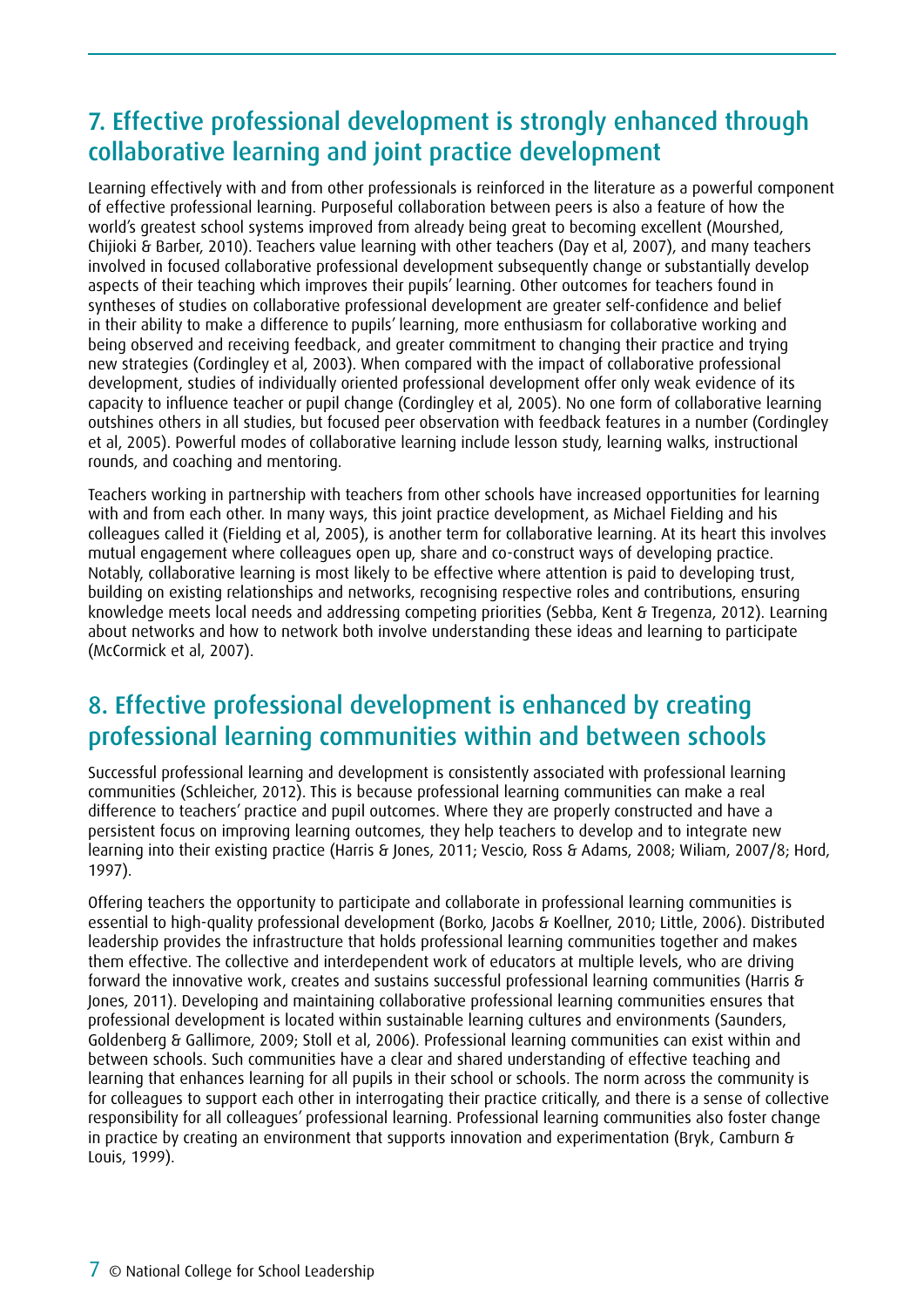#### 9. Effective professional development requires leadership to create the necessary conditions

Leadership strongly influences the kinds of settings where all or most teachers see their learning as cumulative and developmental and where teachers believe that you never stop learning to teach. Leaders create the conditions where pedagogy is either great or not, and leaders at all levels have a critical role in ensuring professional development is great. They make a profound difference to pupil outcomes by promoting and participating in teachers' development (Robinson, 2011). Effective approaches to professional development are underpinned by senior leaders who recognise the potential of professional development for enhancing pupil outcomes, give it a central role in school improvement planning and reflect it in their policies (Coldwell et al, 2008). Where professional development is effective, leaders integrate professional development with performance management and school self-review (Ofsted, 2006). They also make an important difference by establishing a culture of evidence-based enquiry, and nurturing trusting and mutually respectful relationships (Kaser & Halbert, 2009; Bryk & Schneider, 2002). Effective professional learning takes place in contexts that support teachers' positive sense of themselves as teachers, which is critical to their commitment to ongoing improvement (Day et al, 2007).

Acquiring and continuing to use knowledge and skills depend on organisational arrangements that support ongoing learning and the application of new learning. Where schools are strategic in creating time and productive working relationships, the benefits include greater consistency in teaching and learning, greater willingness to share practices and try new approaches, and more success in solving classroom problems (Darling-Hammond et al, 2008).

Effective leaders focus on pedagogy. Effective professional learning promotes the development of leadership capacity at all levels, enriching both formal and informal leadership of great pedagogy (Harris, 2011; Spillane, 2006). Excellent teachers recorded especially high levels of collaborative and research-based professional development and valued these activities (Opfer et al, 2008).

#### Concluding comments

The core purpose of professional learning is the improvement of pupil achievement and outcomes. This tenet has gained increasing support from a range of research and commentary in recent years. It builds on the long-standing evidence that continuing professional development is best located within schools where it can be linked and applied to classroom practice. So effective professional learning is school focused, school based and school led, whilst also drawing in external expertise where appropriate. Great professional development incorporates into this mix professional learning experiences that are sustained and intensive, rather than brief and sporadic, and that are undertaken collaboratively. We hope this review will help deepen efforts to stimulate and explore great professional development which leads to consistently great pedagogy.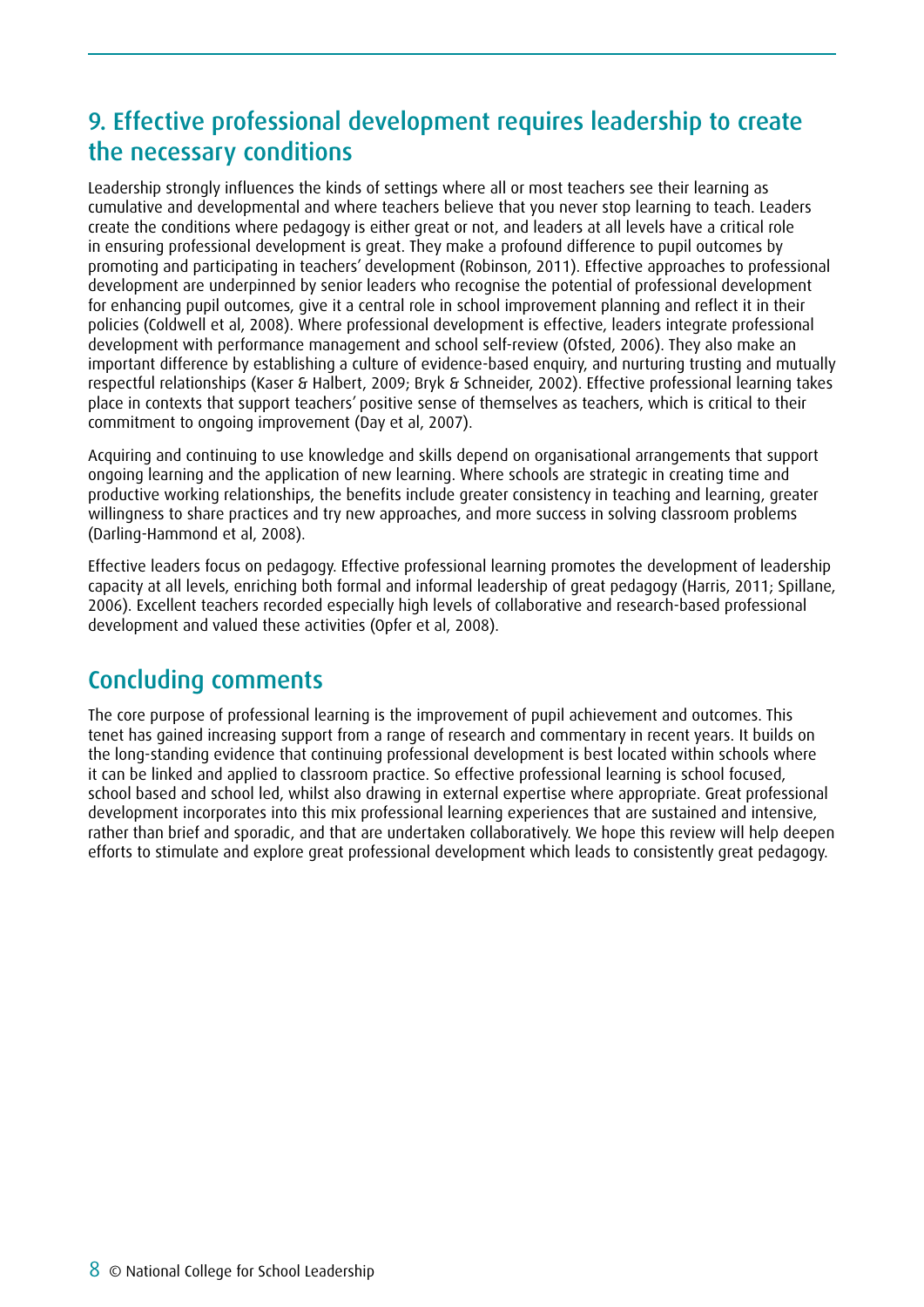#### References

Argyris, C & Schön, D, 1978, *Organizational Learning: A Theory of Action Perspective*, Reading, Mass, Addison-Wesley

Argyris, C & Schön, D, 1974, *Theory in Practice: Increasing Professional Effectiveness*, San Francisco, Jossey-Bass

Barber, M, Whelan, F & Clark, M, 2010, *Capturing the Leadership Premium: How the World's Best School Systems are Building Leadership Capacity for the Future*, London, McKinsey & Co

Bolam, R & Weindling, D, 2006, *Synthesis of Research and Evaluation Projects Concerned with Capacitybuilding through Teachers' Professional Development,* London, General Teaching Council for England

Borko, H, Jacobs, J & Koellner, K, 2010, Contemporary approaches to teacher professional development. In PL Peterson, E Baker & McGaw (eds), *Third International Encyclopedia of Education*, 7, 548–56

Brandsford, JD, Brown, AL & Cocking, RR, 1999, *How People Learn: Brain, Mind, Experience and School,* Washington, DC, National Academy Press

Bryk, A, Camburn, E & Louis, KS, 1999, Professional community in Chicago elementary schools: facilitating factors and organizational consequences, *Educational Administration Quarterly,* 35 (supplement), 751–81

Bryk, AS & Schneider, B, 2002, *Trust in Schools: A Core Resource for Improvement*, New York, Russell Sage

Bubb, S & Earley, P, 2010, *Helping Staff Develop in Schools*, London, Sage

Bubb, S & Earley, P, 2009, *What do we know about school workforce development? A summary of findings from recent TDA-funded research projects*, London, Institute of Education

Bubb, S & Earley, P, 2007, *Leading and Managing Continuing Professional Development* (2nd ed), London, Paul Chapman

Bubb, S, Earley, P & Hempel-Jorgensen, A, 2009, *Staff Development Outcomes Study*, London, Institute of Education

Buck, A & Francis, L, 2011, Teaching Schools: time for schools to take the lead, *Professional Development Today*, 14(2), 64-68

Butler, DL, Lauscher, HN, Jarvis-Selinger, S & Beckingham, B, 2004, Collaboration and self-regulation in teachers' professional development, *Teaching and Teacher Education*, 20(5), 435–55

City, EA, Elmore, RF, Fiarman, SE & Teitel, L, 2010, *Instructional Rounds in Education*, Cambridge, Mass, Harvard Education Press

Cohen, DK & Hill, HC, 2001, *Learning Policy*, New Haven, CT, Yale University Press

Coldwell, M, Simkins, T, Coldron, J & Smith, R, 2008, *Development of the Whole School Workforce: An Evaluation of the Testbed Programme*, Sheffield, Centre for Education and Inclusion Research

Cordingley, P, Bell, M, Isham, C, Evans, D & Firth, A, 2007. What do specialists do in CPD programmes for which there is evidence of positive outcomes for pupils and teachers? In: *Research Evidence in Education Library*, London, EPPI-Centre, Social Science Research Unit, Institute of Education

Cordingley, P, Bell, M, Rundell, B & Evans, D, 2003, The impact of collaborative CPD on classroom teaching and learning. In: *Research Evidence in Education Library*, London, EPPI-Centre, Social Science Research Unit, Institute of Education

Covey, SR, 1989, *The 7 Habits of Highly Effective People*, NY, Free Press.

Darling-Hammond, L, Wei, RC, Andree, A, Richardson, N & Orphanos, S, 2009, *Professional Learning in the*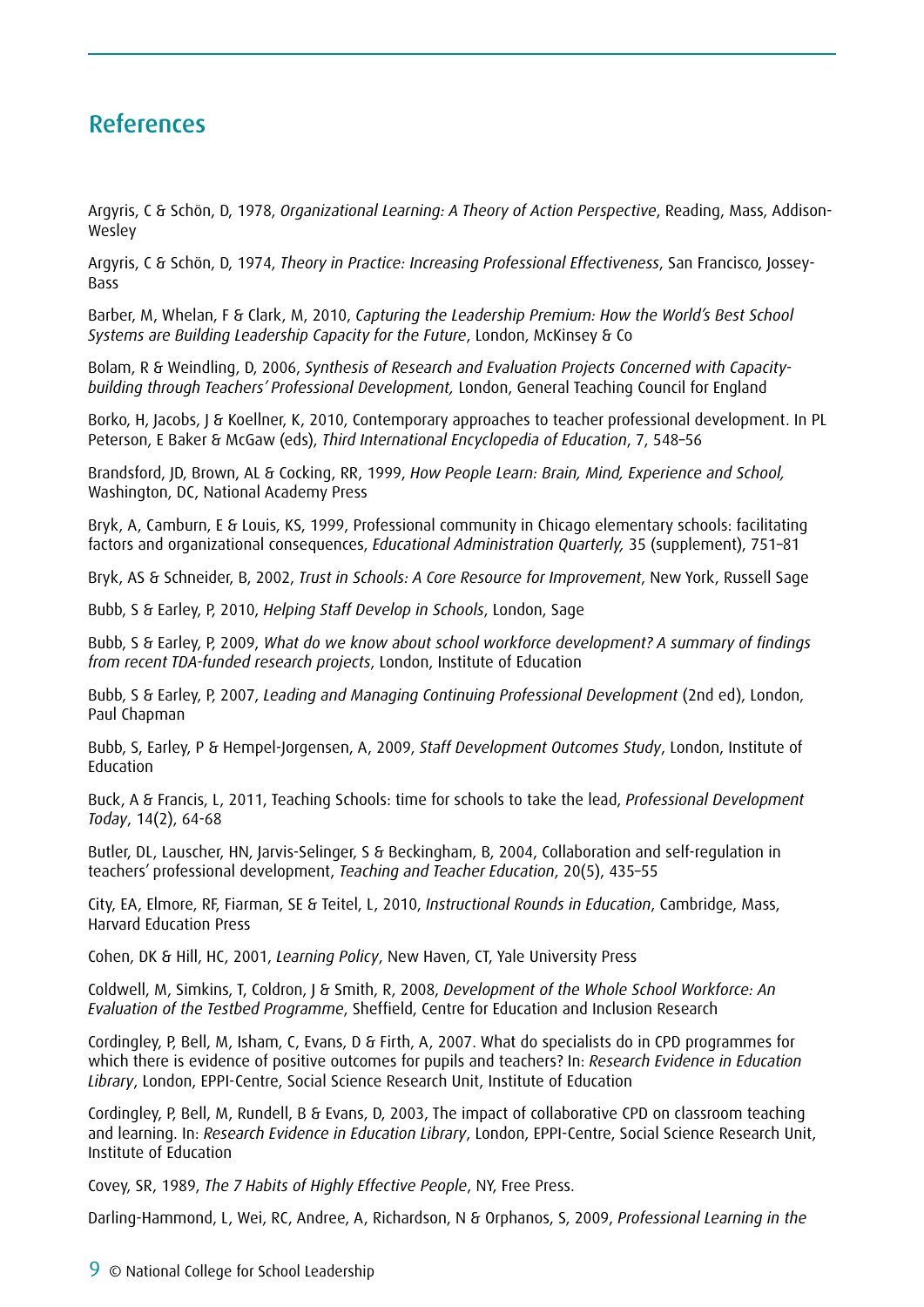*Learning Profession: A Status Report on Teacher Development in the US and Abroad*, Dallas, TX, National Staff Development Council

Day, C, Sammons, P, Stobart, G, Kington, A & Gu, Q, 2007, *Teachers Matter: Connecting Lives, Work and Effectiveness*, Maidenhead, Open University Press

Desimone, L, 2009, Improving impact studies of teachers' professional development: toward better conceptualizations and measures, *Educational Researcher*, 38(3), 181–99

Earl, L, Katz, S, Elgie, S, Jaafar, SB & Foster, L, 2006, *How networked learning communities worked*, Nottingham, National College for School Leadership

Earley, P & Porritt, V, 2009, *Effective Practices in Continuing Professional Development: Lesson from Schools*, London, Institute of Education

Earl, LM & Timperley, H, 2008, Understanding how evidence and learning conversations work. In LM Earl & H Timperley (eds), *Professional Learning Conversations: Challenges in Using Evidence for Improvement*, Dordrecht, Springer

Easton, LB, 2008, From professional development to professional learning, *Phi Delta Kappan*, 89(10), 755–59

Fielding, M, Bragg, S, Craig, J, Cunningham, I, Eraut, M, Gillinson, S, Horne, M, Robinson, C & Thorp, J, 2005, *Factors Influencing the Transfer of Good Practice*, DfES Research Report RR615, Falmer, University of Sussex

Fishman, BJ, Marx, RW, Best, S & Tal, RJ, 2003, Linking teacher and student learning to improve professional development in systemic reform, *Teaching and Teacher Education*, 19, 643–58

Frost, D & Durrant, J, 2003, *Teacher-led Development Work*, London, David Fulton

Garet, MS, Porter, AC, Desimone, L, Birman, B & Yoon, KS, 2001, What makes professional development effective? Results from a national sample of teachers, *American Educational Research Journal*, 38(4), 915–45

Grundy, S & Robinson, J, 2004, Teacher professional development: themes and trends in the recent Australian experience. In C Day & J Sachs (eds), *International Handbook on the Continuing Professional Development of Teachers*, Maidenhead, Open University Press

GTC, CUREE & LSIS, 2011, *Report of Professional Practitioner Use of Research Review: Practitioner Engagement in and/or with Research*, London, General Teaching Council for England

Guskey, T, 2000, *Evaluating Professional Development*, Thousand Oaks, CA, Corwin Press

Handscomb, G & MacBeath, J, 2003, *The research-engaged school*, Chelmsford, Essex County Council Forum for Learning and Research Enquiry

Hargreaves, DH, 2011, *Leading a self-improving school system*, Nottingham, National College for School Leadership

Harris, A, 2011, Distributed leadership: current evidence and future directions, *Journal of Management Development*, 30(10), 20–32

Harris, A & Jones, M, 2011, *Professional Learning Communities in Action*, London, Leannta Publishing

Harris, A & Jones, M, 2010, Professional learning communities and system improvement, *Improving Schools*, 13(2), 173–82

Hattie, J, 2009, *Visible Learning: A synthesis of over 800 meta-analyses relating to achievement*, London, Routledge

Hemsley-Brown, J & Sharp, C, 2003, The use of research to improve professional practice: a systematic review of the literature, Oxford Review of Education, 29(4), 449–70

Hord, SM, 1997, *Professional Learning Communities: Communities of Continuous Inquiry and Improvement,* Austin, TX, Southwest Educational Development Laboratory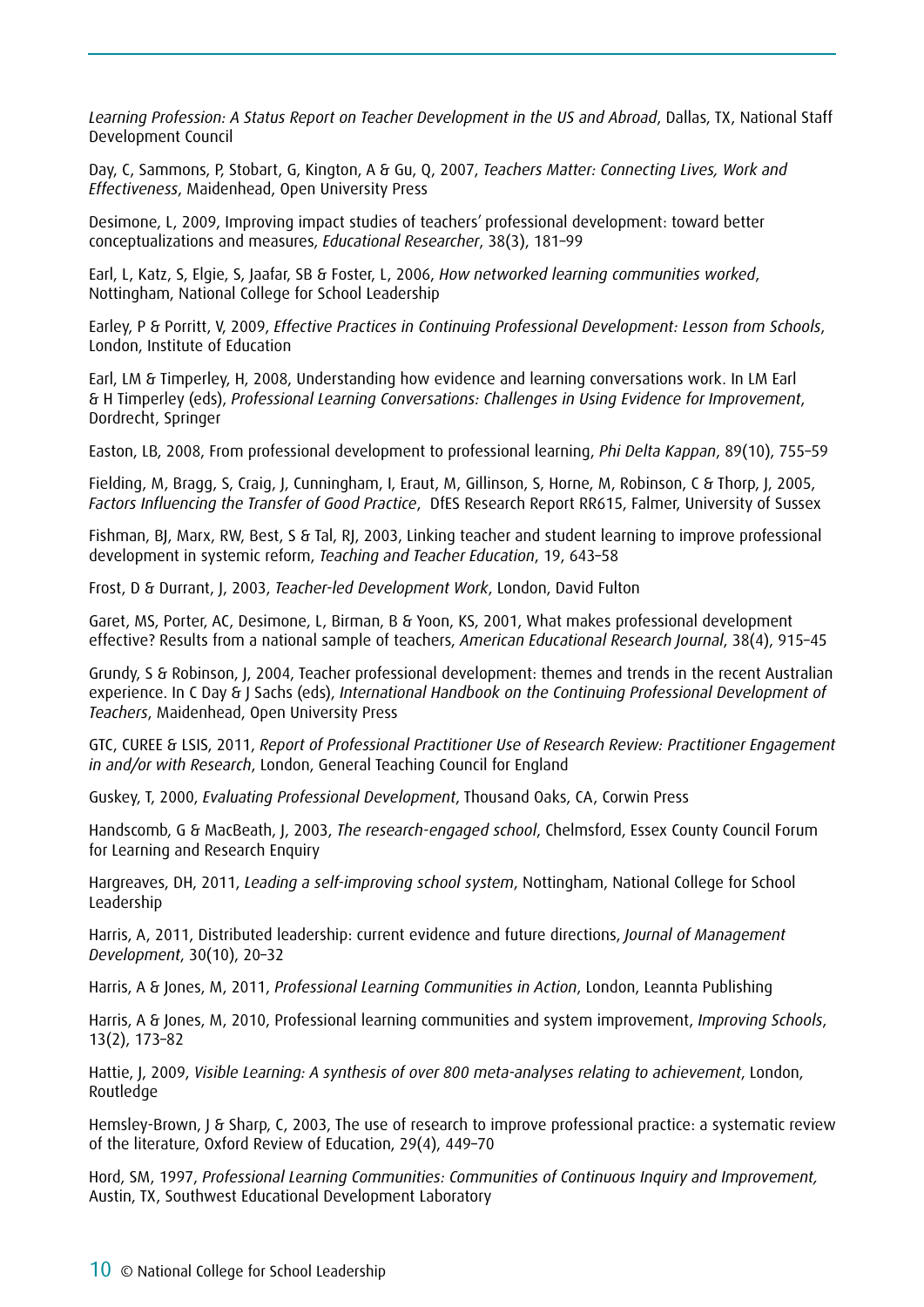Husbands, C, 2011, Towards a framework for professional learning, *Professional Development Today*, 14(2), 6–11

Kaser, L & Halbert, J, 2009, *Leadership Mindsets,* London, Routledge

Kelchtermans, G, 2004, CPD for professional renewal: moving beyond knowledge for practice. In C Day & J Sachs (eds), *International Handbook on the Continuing Professional Development of Teachers*, Maidenhead, Open University Press pp217-237

Kolb, DA, 1984, *Experiential Learning: Experience as the Source of Learning and Development,* Upper Saddle River, NJ, Prentice Hall

Little, JW, 2006, *Professional Community and Professional Development in the Learning-centered School*, Arlington, VA, National Education Association

Little, W & Horn, IS, 2007, 'Normalizing' problems of practice: converting routine conversation into a resource for learning in professional communities. In L Stoll & KS Louis (eds), *Professional Learning Communities: Divergence, Detail and Difficulties*, Maidenhead, Open University Press pp79-92

Loucks-Horsley, S & Matsumoto, C, 1999, Research on professional development for teachers of mathematics and science: the state of the scene, *School Science and Mathematics*, 99(5), 258–71

McCormick, R, Fox, A, Carmichael, P & Procter, R, 2007, Learning through networking. In M James, R McCormick, P Black, P Carmichael, M-J Drummond, A Fox, D Frost, J MacBeath, B Marshall, D Pedder, R Procter, S Swaffield & D Wiliam, 2007, *Improving learning how to learn: classrooms, schools and networks*, London, Routledge

Mourshed, M, Chijioki, C & Barber, M, 2010, *How the World's Most Improved School Systems Keep Getting Better*, London, McKinsey & Co

Ofsted, 2006, *The Logical Chain: continuing professional development in effective schools*, HMI 2639, Ofsted, London

Opfer, VD & Pedder, D, 2011, The lost promise of teacher professional development in England, *European Journal of Teacher Education*, 34(1), 3–24

Opfer, VD, Pedder, D & Lavicza, Z, 2008, *Schools and Continuing Professional Development (CPD) in England: State of the Nation research project* (T34718), London, Training and Development Agency for Schools

Rickinson, M, Sebba, J & Edwards, A, 2011, *Improving Research Through User Engagement*, London, Routledge

Robertson, J, 2009, The 3Rs for coaching learning relationships, *Professional Development Today,* 11(2), 6–11

Robinson, V, 2011, *Student-centered Leadership*, San Francisco, Jossey-Bass

Saunders, W, Goldenberg, C & Gallimore, R, 2009, Increasing student achievement by focusing grade level teams on improving classroom learning: a prospective quasi-experimental study of Title 1 schools, *American Educational Research Journal* 46(4) pp1006-1033

Schleicher, A (ed), 2012, *Preparing teachers and developing leaders for the 21st century: Lessons from around the world*, Paris, Organisation for Economic Co-operation and Development

Schleicher, A, 2011, *Building a high-quality teaching profession: lessons from around the world*, Paris, Organisation for Economic Co-operation and Development

Sebba, J, Kent, P & Tregenza, J, 2012, *Powerful professional learning: a school leader's guide to joint practice development*, Nottingham, National College for School Leadership and University of Sussex

Sharp, C, Eames, A, Sanders, D & Tomlinson, K, 2006, *Leading a research-engaged school*, Nottingham, National College for School Leadership

Sharp, C, Eames, A, Sanders, D & Tomlinson, K, 2005, *Postcards from Research Engaged Schools*, Slough, National Foundation for Educational Research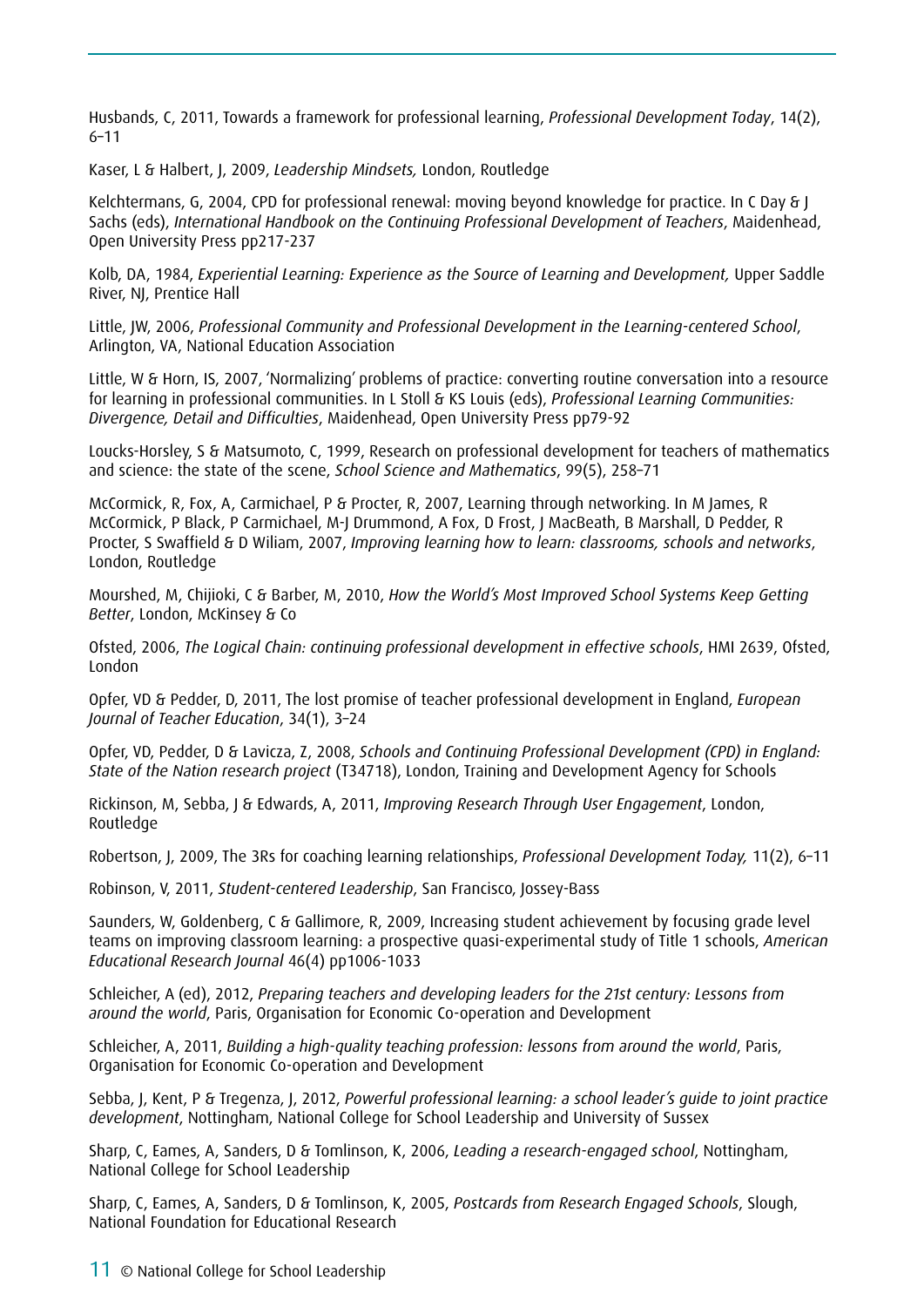Sharp, C & Handscomb, G, 2007, *Making Research Make a Difference: Teacher Research: A small-scale study to look at impact*, Slough, National Foundation for Educational Research, Department for Education and Skills and Essex County Council

Spillane, J, 2006, *Distributed Leadership*, San Francisco, Jossey-Bass

Stoll, L, 2012 (in press), *Stimulating learning conversations,* Professional Development Today, 15(1)

Stoll, L, Bolam, R, McMahon, A, Wallace, M & Thomas, S, 2006, Professional learning communities: a review of the literature, *Journal of Educational Change*, 7(4), 221–58

Timperley, H, 2011, *Realising the Power of Professional Learning*, Maidenhead, Open University Press

Timperley, H, Wilson, A, Barr, H & Fung, I, 2008, *Teacher Professional Learning and Development: Best Evidence Synthesis Iteration*, Wellington, NZ, Ministry of Education and University of Auckland

Watkins, C, Carnell, E, Lodge, C, Whalley, C & Wagner, P, 2000, *Learning about Learning*, London, RoutledgeFalmer

Wei, RC, Darling-Hammond, L & Adamson, F, 2010, *Professional development in the United States: trends and challenges,* Dallas, TX, National Staff Development Council

Vescio, V, Ross, D & Adams, A, 2008, A review of research on the impact of professional learning communities on teaching practice and student learning, *Teaching and Teacher Education*, 24(1), 80–91

Wiliam, D, 2007/8, Changing classroom practice, *Educational Leadership,* 65(4), 36–42

Wilkins, R, 2011, *Research Engagement for School Development,* London, Institute of Education

#### Acknowledgements

With thanks to other members of the research team and Peter Earley for their helpful feedback and suggestions.